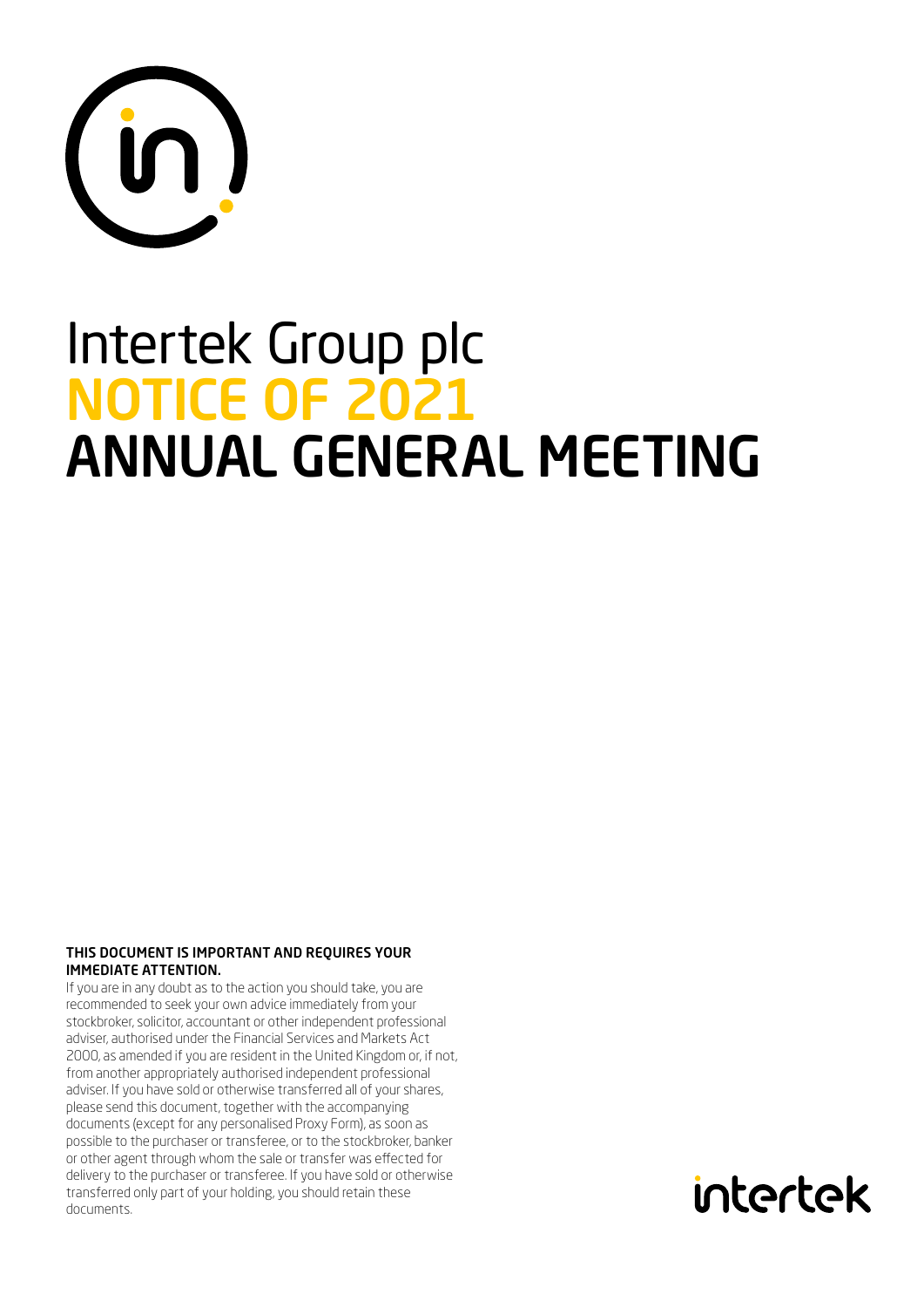# intertek

Intertek Group plc (the 'Company')

#### Registered Office:

33 Cavendish Square London W1G 0PS

Incorporated in England and Wales with Registration Number 4267576

# **DIRECTORS**

**Andrew Martin Chairman André Lacroix** Chief Executive Officer

Ross McCluskey Chief Financial Officer (until 1 April 2021) **Jonathan Timmis** Chief Financial Officer (from 1 April 2021) **Graham Allan** Senior Independent Non-Executive Director **Gurnek Bains** Independent Non-Executive Director Lynda Clarizio **Independent Non-Executive Director Tamara Ingram** Independent Non-Executive Director **Dame Louise Makin** Independent Non-Executive Director **Gill Rider Independent Non-Executive Director Jean-Michel Valette** Independent Non-Executive Director

### NOTICE OF 2021 ANNUAL GENERAL MEETING ('AGM')

#### 19 March 2021

Dear shareholder

### INTRODUCTION

The 2021 AGM will be held at Intertek Group plc, 33 Cavendish Square, London W1G 0PS at 9.00 a.m. on Wednesday, 26 May 2021.

#### Impact of COVID-19 on AGM arrangements

Our preference had been to welcome shareholders in person to our 2021 AGM, particularly given the constraints we faced in 2020 due to the COVID-19 pandemic. However, at present, considerable uncertainty remains on the level of freedom we will have to travel and meet in a group by 26 May 2021. We are therefore proposing to hold the AGM at 33 Cavendish Square but due to the current government restrictions in place, shareholders are encouraged not to attend the AGM in person but can be represented by the Chairman of the Meeting acting as their proxy.

Given the constantly evolving nature of the situation, should circumstances change before the time of the AGM, we want to ensure that these arrangements can be changed to welcome shareholders to the AGM, within safety constraints and in accordance with government guidelines. The health of our shareholders, colleagues and the wider community is of paramount importance to us and so, in light of these measures and in the interest of your safety, should we consider that it has become possible to do so, we will open the meeting to shareholders. We will notify shareholders of the change to arrangements as early as is possible before the date of the meeting via our website at www.intertek.com/investors/ agm/2021.

We want to ensure the maximum shareholder engagement and shareholders will be able to virtually attend the AGM online using Microsoft Teams. Shareholders intending to attend the AGM either via Microsoft Teams or in person, should this be possible, are asked to register their intention as soon as practicable by completing the simple form located on the 2021 AGM page of our website at www.intertek.com/investors/agm/2021 and then details of how to access the AGM will be provided.

The AGM is an important opportunity for the Board to engage with our shareholders and your vote is, as always, very important to us. I would urge you to vote on each of the resolutions set out in this Notice and details of how to do so are included in the notes to this Notice of Meeting and the accompanying Proxy Form. Given the uncertainty around attendance at the AGM, I strongly encourage

you to appoint me, the Chairman of the Meeting, as your proxy with voting instructions. Depending on continued restrictions on public gatherings or other government measures at the time of the AGM, it may not be possible for other named proxies to attend. Voting at the AGM will be on a poll, reflecting all proxy voting instructions duly received. Those attending the AGM virtually via Microsoft Teams will not have the ability to vote during the meeting.

We are keen to hear all your views, and to answer your questions on the business of the AGM. We recommend that you submit your questions in advance by emailing us at investor@intertek.com or sending questions to the Group Company Secretary, Intertek Group plc, 33 Cavendish Square, London W1G 0PS, as soon as possible and before the close of business on 25 May 2021. If you wish to receive a response before the deadline for appointing proxies so that you can make a fully informed voting decision, please submit your question by the close of business on 19 May 2021. Please include your full name and your Shareholder Reference Number in your email or letter. We will provide answers to all pre-submitted questions on our website at www.intertek.com/investors/agm/2021.

The situation is constantly evolving and the Government may change current restrictions or implement further measures. We will provide information on our website regarding any changes to the AGM arrangements, and we encourage you to check regularly for updates. Our Registrar, Equiniti, can also be contacted by email on proxyvotes@equiniti.com.

#### Explanatory Notes to the AGM Resolutions

This letter is to give you further information about the business to be conducted at the AGM and the resolutions to be proposed.

The formal Notice of AGM is set out on pages 8 and 9 of this document.

A copy of the Company's 2020 Annual Report and Accounts accompanies this Notice of AGM and is available together with the 2020 Sustainability Report on our website at www.intertek.com/ investors.

Resolutions 1 to 18 will be proposed as Ordinary Resolutions. Resolutions 19 to 23 will be proposed as Special Resolutions.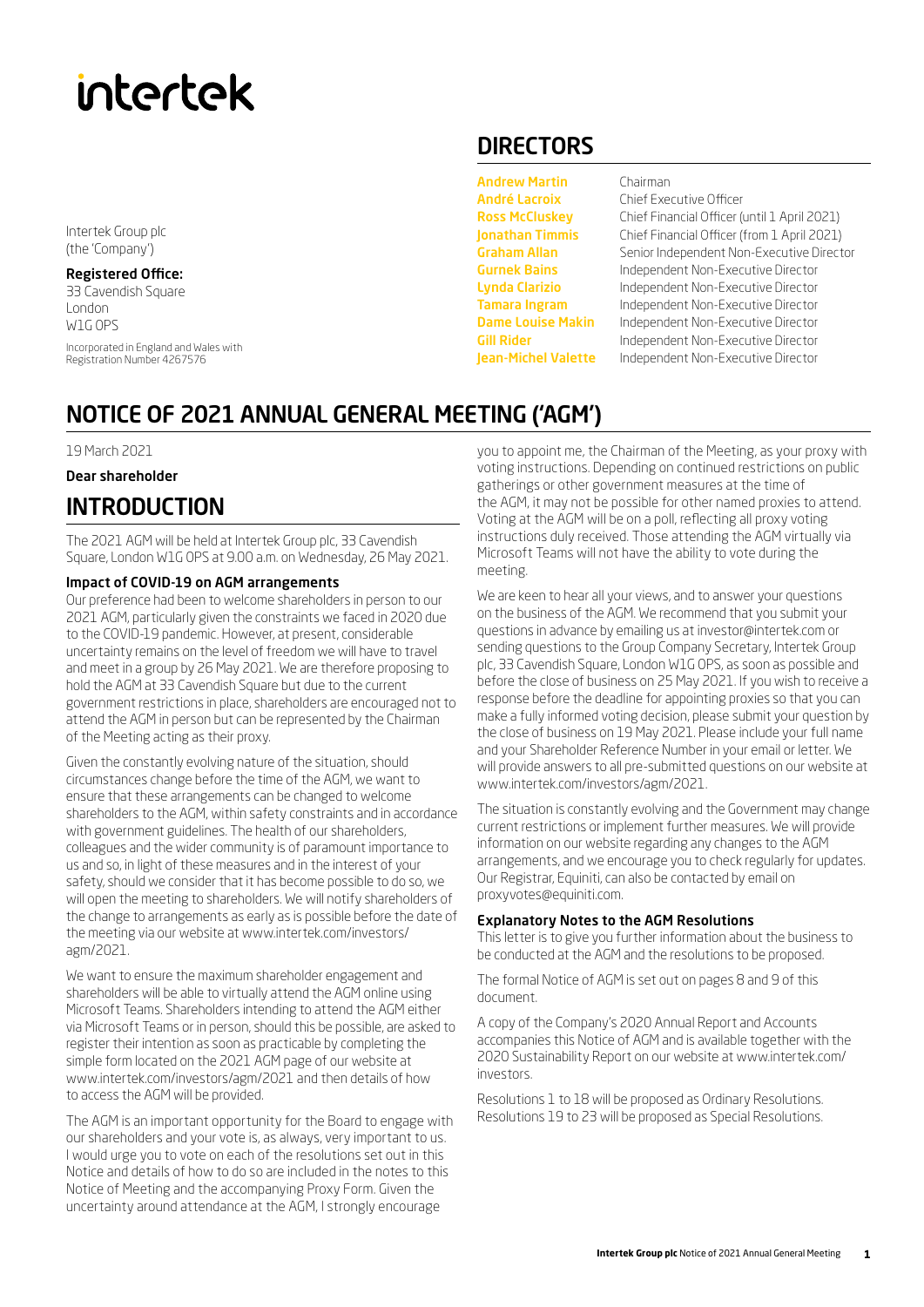# ORDINARY RESOLUTIONS

#### Resolution 1 – Annual Report and Accounts for the year ended 31 December 2020

Resolution 1 will be the consideration of the 2020 Annual Report and Accounts (being the audited financial statements for the year ended 31 December 2020, the Strategic report and the Directors' and Auditors' reports).

#### Resolution 2 – Directors' Remuneration Policy

Resolution 2 is a resolution to approve the Directors' Remuneration Policy ('the Policy') as set out on pages 107 to 114 of the Annual Report and Accounts. The Policy provides details in relation to our future payments to current, future and former Directors, including the approach to exit payments. The Policy is subject to a binding shareholder vote at least every three years, or earlier if there is a need to propose changes to the approved Policy. The Remuneration Committee is proposing the following changes to the Policy that was previously approved by shareholders in 2020:

- Executive pensions The CEO pension to reduce from 30% of base salary to 5% of base salary over five years, which is the level of the majority of the UK workforce (reducing at a rate of 5% p.a.).
- Executive shareholding requirements –

a. The CEO's shareholding requirement will be increased to 500% of base salary (from 200%); and

b. The CFO's shareholding requirement will be increased to 300% of base salary (from 200%).

- Post-cessation of employment executive shareholding requirements – In line with best practice, we are updating our post-cessation of employment shareholding requirement such that the Executive Directors will be required to hold the lower of their actual shareholding and in-employment shareholding requirement for two years post-cessation of employment.
- Long-term incentive opportunity for the CEO Reflecting the growth in the size and complexity of the Group and the performance of the CEO since appointment, the Remuneration Committee is proposing to increase the long-term incentive opportunity for the CEO by 50% of base salary to 300% of base salary. Following the increase, the total remuneration opportunity for the CEO will be positioned competitively against other FTSE 100 peers.

Further information on the engagement with shareholders and background to these changes is outlined in the letter from the Chair of the Remuneration Committee on pages 105 to 107 in the Annual Report and Accounts. We would like to thank shareholders who engaged extensively with us during the year. Once the Policy has been adopted, all payments made by the Company to current or future Directors, or any payment for loss of office to current or former Directors, must be made in accordance with this Policy. Any proposed payment which is not described in the Policy would need a separate shareholder resolution. This Policy will come into effect immediately after shareholder approval and will replace the existing policy that was approved at the AGM held on 21 May 2020.

#### Resolution 3 – Directors' Remuneration Report

In accordance with the Companies Act 2006 (the 'Act'), listed companies are required to prepare a Directors' Remuneration Report which must be approved by the shareholders of the Company. The Directors' Remuneration Report provides details of the payments made to Directors during the year ended 31 December 2020.

Resolution 3 is a resolution to approve the Directors' Remuneration Report for the financial year ended 31 December 2020, as set out on pages 105 to 130 of the 2020 Annual Report and Accounts (excluding the Directors' Remuneration Policy which is on pages 107 to 114).

Shareholders should note that this vote is advisory only and the Directors' entitlement to remuneration is not conditional upon it.

#### Resolution 4 – Payment of a final dividend

Resolution 4 is a resolution for the approval of the payment of a final dividend of 71.6p per ordinary share to shareholders whose names appear on the Register at the close of business on 28 May 2021. If approved, the final dividend will become payable on 18 June 2021.

#### Annual election and re-election of Directors

In line with the recommendations set out in the 2018 UK Corporate Governance Code, all Directors who wish to continue to serve will be subject to election or re-election. The Directors standing for election or re-election are listed in Resolutions 5 to 14 below.

Ross McCluskey, the Chief Financial Officer, has indicated his intention to step down from the Board with effect from 1 April 2021 and will not be standing for re-election by shareholders as a Director. Jonathan Timmis is to take up the role with effect from 1 April 2021 and is therefore standing for election as a Director by shareholders for the first time. We are also seeking the election of Lynda Clarizio and Tamara Ingram who have been appointed to the Board since the date of the last AGM.

The Board, having completed formal performance evaluations, believes that each Director standing for re-election has considerable and extensive experience in the different regions and sectors in which the Group operates. This experience, together with the insights they can each provide as a Board Director, is invaluable to the Company. Information on the skills, experience and contribution to the Board of each Director standing for election or re-election is set out below. It is the Board's view that this information illustrates the specific reasons why each Director's contribution is, and continues to be, important to the Company's long-term sustainable success. It is therefore recommended that each of the Directors be elected or re-elected.

#### Resolution 5 – Election of Lynda Clarizio as a Director Role: Non-Executive Director.

Skills, Experience & Contribution: Lynda Clarizio was appointed to the Board as a Non-Executive Director on 1 March 2021.

Lynda is a Non-Executive Director of CDW Corporation and a member of their Nominating and Corporate Governance Committee and Compensation Committee and Emerald Holding, Inc. where she is a member of their Compensation Committee. She is also a Non-Executive Director of OpenSlate, Resonate Networks, Inc and Human Rights First (a non-profit international human rights organisation).

She served as President of U.S. Media at Nielsen Holdings plc, a global measurement and data analytics company, where she worked from 2013 to 2018. Her prior experience includes CEO, President and other leadership positions at AppNexus, Inc., INVISION, Inc., AOL Inc. and Advertising.com. She previously was a partner in the law firm Arnold & Porter, where she practised law from 1987 to 1999.

Lynda has over 20 years' experience in the media industry growing and scaling businesses with a focus on data and measurement solutions to drive transparency, accountability and improve business performance. Lynda's outstanding leadership and significant experience in digital measurement and broader technology provides a strong addition to the current skills on the Board.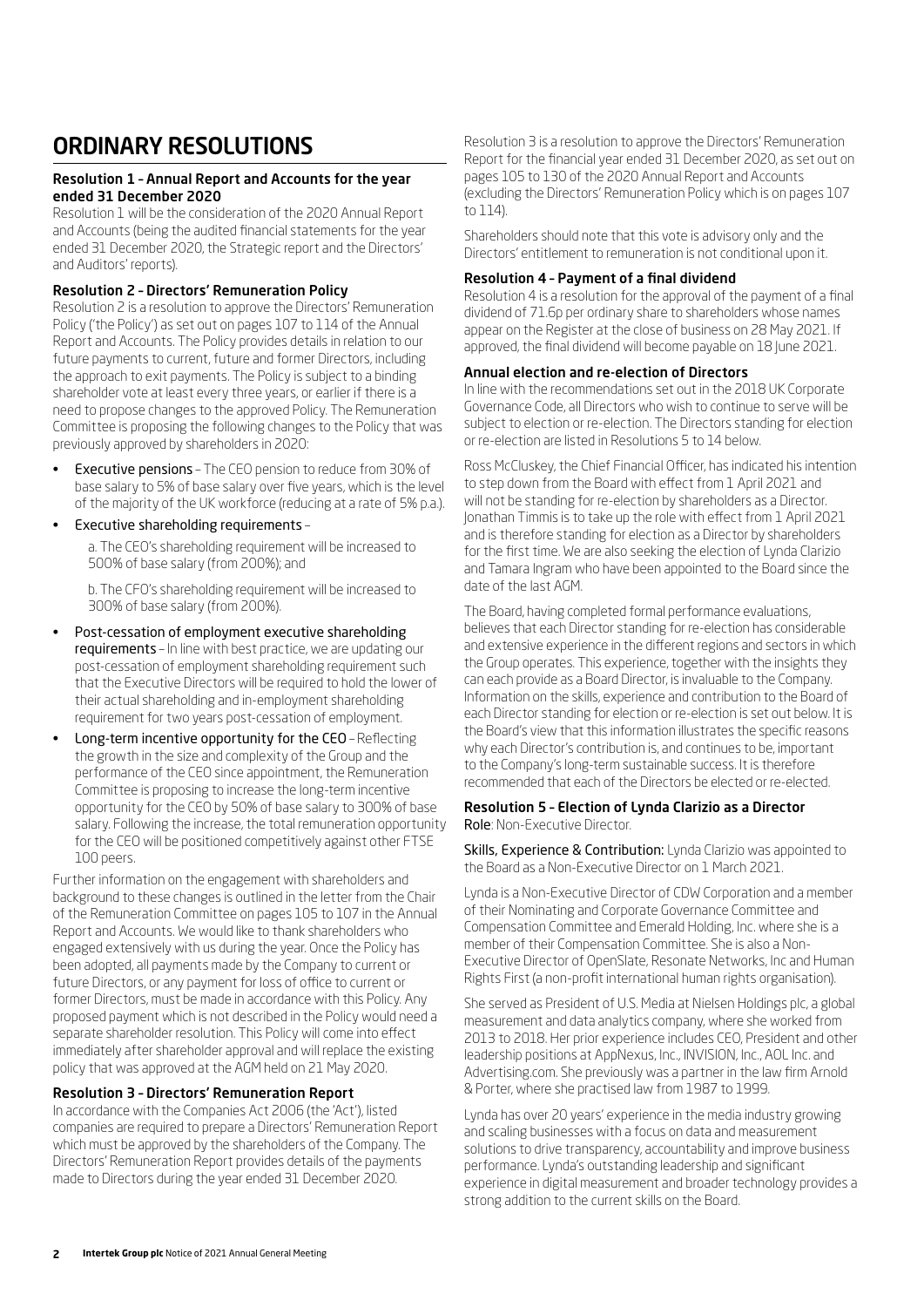#### Length of service: 3 months.

#### Independent: Yes.

Other current principal external appointments: Non-Executive Director of CDW Corporation and Emerald Holding, Inc. (both US listed companies) and OpenSlate and Resonate Networks, Inc. (privately owned).

#### Committee membership: None.

Resolution 6 – Election of Tamara Ingram as a Director Role: Non-Executive Director.

Skills, Experience & Contribution: Tamara was appointed to the Board as a Non-Executive Director on 18 December 2020.

Tamara is currently a Non-Executive Director of Marks and Spencer Group plc, Chair of their ESG Committee and a member of their Remuneration Committee and a Non-Executive Director of Marsh & McLennan Companies, Inc. She was previously a Non-Executive Director of Sage Group plc and Serco Group plc and Chair of Wunderman Thompson, a subsidiary of WPP plc. Her executive experience includes leadership roles within WPP since 2005 and senior roles at Kantar Group, McCann Erickson and Saatchi & Saatchi UK, where she held the roles of CEO and Executive Chair.

Tamara has had an extensive career in advertising, marketing and digital communication and has a deep understanding of consumer brands and digital strategy. She brings a strong track record of outstanding leadership in global marketing services and her experience of branding together with her stakeholder management abilities bring additional skills and expertise to the Board.

#### Length of service: 5 months.

#### Independent: Yes.

Other current principal external appointments: Non-Executive Director of Marks and Spencer Group plc and of Marsh & McLennan Companies, Inc. (a US listed company).

#### Committee membership: None.

#### Resolution 7 – Election of Jonathan Timmis as a Director Role: Chief Financial Officer.

Skills, Experience & Contribution: Jonathan Timmis will join the Board as a Director and Chief Financial Officer on 1 April 2021.

Jonathan has had an exceptional career with some of the top companies in the world. He is currently CFO Health at Reckitt Benckiser where he has also been the Group Controller, Regional Finance Director for North America and Regional Finance Director for Southern Europe. Prior to his time at Reckitt Benckiser, Jonathan spent several years in senior finance roles with SAB Miller, including three years as the Finance Director of Royal Grolsch and Finance Director for the UK business. Jonathan's early career in finance was with PwC.

Jonathan is an Associate member of the Chartered Institute of Management Accounting.

#### Other current principal external appointments: None.

#### Committee membership: None.

#### Resolution 8 – Re-election of Andrew Martin as a Director Role: Chairman.

Skills, Experience & Contribution: Andrew Martin was appointed as Chairman on 1 January 2021 having been a Non-Executive Director since May 2016.

Andrew is Chairman of Hays plc and Chair of their Nomination Committee and a Non-Executive Director of the John Lewis Partnership Board and Chair of their Audit and Risk Committee.

Andrew was previously a Non-Executive Director of easyJet plc where he was member of the Audit, Nomination and Remuneration Committees, and Chairman of the Finance Committee. From 2012 to 2015, Andrew was the Group Chief Operating Officer for Europe and Japan for Compass Group PLC and prior to that, he served as their Group Finance Director from 2004 to 2012. Before he joined the Compass Group, he was the Group Finance Director at First Choice Holidays plc (now TUI Group). Andrew also previously held senior financial positions with Forte plc and Granada Group plc and was a partner at Arthur Andersen.

Andrew is a qualified accountant and an Associate of the Chartered Institute of Taxation with wide-ranging experience and extensive financial background, including within large international organisations, and provides great strength and depth to the Intertek Board. His experience as a Chairman and a Non-Executive Director assists in promoting the long-term sustainable success of the Company for stakeholders and generating value for shareholders.

#### Length of service: 5 years.

Independent: Yes on appointment as Chairman.

Other current principal external appointments: Chairman of Hays plc and a Non-Executive Director of the John Lewis Partnership.

Committee membership: Nomination Committee (Chair).

#### Resolution 9 – Re-election of André Lacroix as a Director Role: Chief Executive Officer.

Skills, Experience & Contribution: André Lacroix was appointed to the Board as Chief Executive Officer in May 2015.

André is an experienced Chief Executive with a strong track record of delivering long-term growth strategies and shareholder value with global companies across diverse territories. From 2005 to 2015, André was Group Chief Executive of Inchcape plc, a £9.3 billion revenue global automotive services group operating in 32 countries.

Under André's leadership, Inchcape strengthened its position in the global automotive market with a track record of delivering doubledigit earnings growth with strong cash generation and created significant shareholder value as its market capitalisation more than doubled during his tenure as Chief Executive.

André was previously Chairman and Chief Executive Officer of Euro Disney S.C.A. from 2003 until 2005. During his tenure he initiated a long-term, customer-oriented growth strategy and completed its financial restructuring. From 1996 to 2003, he held a series of senior international roles at Burger King International whilst part of Diageo.

As President of Burger King International's operations from 2001 to 2003, he was responsible for all operations outside North America. In this role, he expanded its geographic footprint to cover some 3,000 sites and 55 countries, improved the operating processes to deliver superior product quality and customer service, upgraded the innovation capability of the organisation and led the transition from Diageo ownership to an international consortium of buyers. From 1988 to 1996, André held several international assignments with PepsiCo, Inc. and previously also worked for Colgate-Palmolive Company. He was also formerly the Senior Independent Non-Executive Director of Reckitt Benckiser Group plc from 2008 to 2018.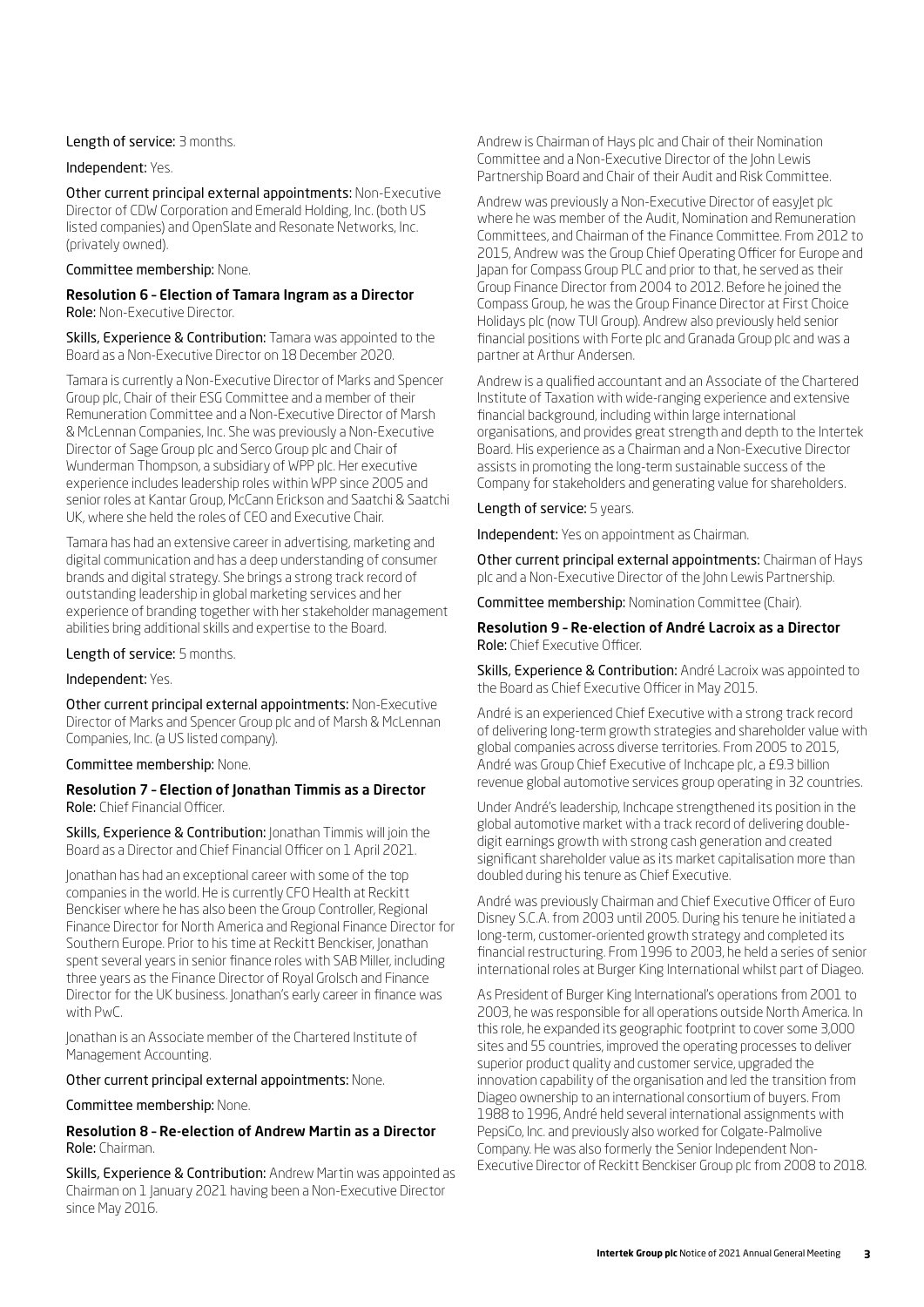André has consistently succeeded in driving growth and performance in his career and has the requisite qualities to carry on leading Intertek in its continued drive for long-term sustainable value creation.

#### Other current principal external appointments: None.

Committee membership: None.

#### Resolution 10 – Re-election of Graham Allan as a Director Role: Senior Independent Non-Executive Director.

Skills, Experience & Contribution: Graham Allan was appointed to the Board as the Senior Independent Non-Executive Director in October 2017.

Graham was Group Chief Executive of Dairy Farm International Holdings Ltd, an Asian retailer headquartered in Hong Kong, from 2012 to 2017. In 1992, he joined Yum! Restaurants International (formerly PepsiCo Restaurants International), where he held several senior positions before assuming the role of President and CEO in 2003, leading the development of global brands KFC, Pizza Hut and Taco Bell in more than 120 international markets. Prior to his tenure at Yum! Restaurants, he worked as a consultant including at McKinsey & Co Inc. He was previously a Non-Executive Director of Yonghui Superstores Co. Ltd in China and a Commissioner of Hero Group, an Indonesian retailer.

Graham brings strong management knowledge, experience of the pan-Asian market and international experience in consumer and retail business which provides a strong addition to the current skills on the Intertek Board, as well as vast experience of operating at Board level, on a global scale.

Length of service: 3.5 years.

#### Independent: Yes.

Other current principal external appointments: Non-Executive Director of InterContinental Hotels Group plc, Associated British Foods plc and Kuwait Food Company Americana KSCC (privately owned). Chairman of Bata International, a private footwear company.

Committee membership: Nomination and Remuneration Committee.

Resolution 11 – Re-election of Gurnek Bains as a Director Role: Non-Executive Director.

Skills, Experience & Contribution: Gurnek Bains was appointed to the Board as a Non-Executive Director in July 2017.

Gurnek was the co-founder of YSC Ltd, a premier global business psychology consultancy. He led the business as Chief Executive Officer and Chairman for 25 years to a position of global preeminence, and a client base comprising over 40% of the FTSE 100. Gurnek has worked extensively with multinational organisations in the areas of culture change, vision and values, executive coaching & assessment, board development and strategic talent development. Gurnek is also Managing Partner of Global Future Partnership LLP. He has a doctorate in psychology from Oxford University.

Gurnek's extensive experience, working with senior leaders across a wide range of industries internationally and his thought leadership on culture and leadership development provides an important voice in the discussions at Board level, particularly with the Group People Strategy being of such great importance to the long-term sustainable success of the Company.

#### Length of service: 4 years.

Independent: Yes.

Other current principal external appointments: Managing Partner of Global Future Partnership LLP.

Committee membership: Nomination and Remuneration Committee.

#### Resolution 12 – Re-election of Dame Louise Makin as a Director

Role: Non-Executive Director.

Skills, Experience & Contribution: Dame Louise Makin was appointed to the Board as a Non-Executive Director in July 2012 and will be stepping down from the Board on 30 June 2021.

Louise is a Non-Executive Director and Chair Designate of Halma plc and a member of their Nomination and Remuneration Committees. She is also a Non-Executive Director of Atotech Ltd and Theramex Group Limited, a pharmaceuticals company focused on women's health. She is also the Chair of the 1851 Trust, a Trustee of The Outward Bound Trust and an Honorary Fellow of St John's College Cambridge.

Louise was Chief Executive Officer of BTG plc, an international specialist healthcare company, from 2004 to 2019. Before joining BTG, Louise was at Baxter Healthcare from 2000, holding the roles of Vice President, Strategy & Business Development Europe, and from 2001, President of the Biopharmaceuticals division, where she was responsible for Europe, Africa and the Middle East.

Prior to her time at Baxter, she was Director of Global Ceramics at English China Clay, and in her earlier career, held a variety of roles at ICI between 1985 and 1998. She was, until 1 October 2019, a Non-Executive Director of Woodford Patient Capital Trust plc and previously a Non-Executive Director of Premier Foods plc.

Louise's extensive background in the international chemicals and healthcare industries provides a complementary perspective to the Board, recognising the diversity of Intertek's industry portfolio.

#### Length of service: 8.5 years.

Independent: Yes.

Other current principal external appointments: Non-Executive Director and Chair Designate of Halma plc and a Non-Executive Director of Atotech Ltd and Theramex Group Limited. Chair of the 1851 Trust and a Trustee of The Outward Bound Trust.

Committee membership: Audit and Nomination Committee.

#### Resolution 13 – Re-election of Gill Rider as a Director Role: Non-Executive Director.

Skills, Experience & Contribution: Gill Rider was appointed to the Board as a Non-Executive Director in July 2015.

Gill was appointed Chair of Pennon Group Plc with effect from 31 July 2020 having previously been their Senior Independent Non-Executive Director and Chair of their Sustainability Committee. She also chairs their Nomination Committee. Gill is Pro-Chancellor of the University of Southampton (previously Chair from 2012 to 2018) and was the President of the Chartered Institute of Personnel & Development for five years until 2015. Formerly, Gill was head of the Civil Service Capability Group in the Cabinet Office, reporting to the Cabinet Secretary. Prior to that, she held a number of senior positions with Accenture, culminating in the post of Chief Leadership Officer for the global firm. She was previously a Non-Executive Director of De La Rue plc and Senior Independent Director of Charles Taylor Plc, where she also chaired their Remuneration Committee. She is currently President of the Marine Biology Association.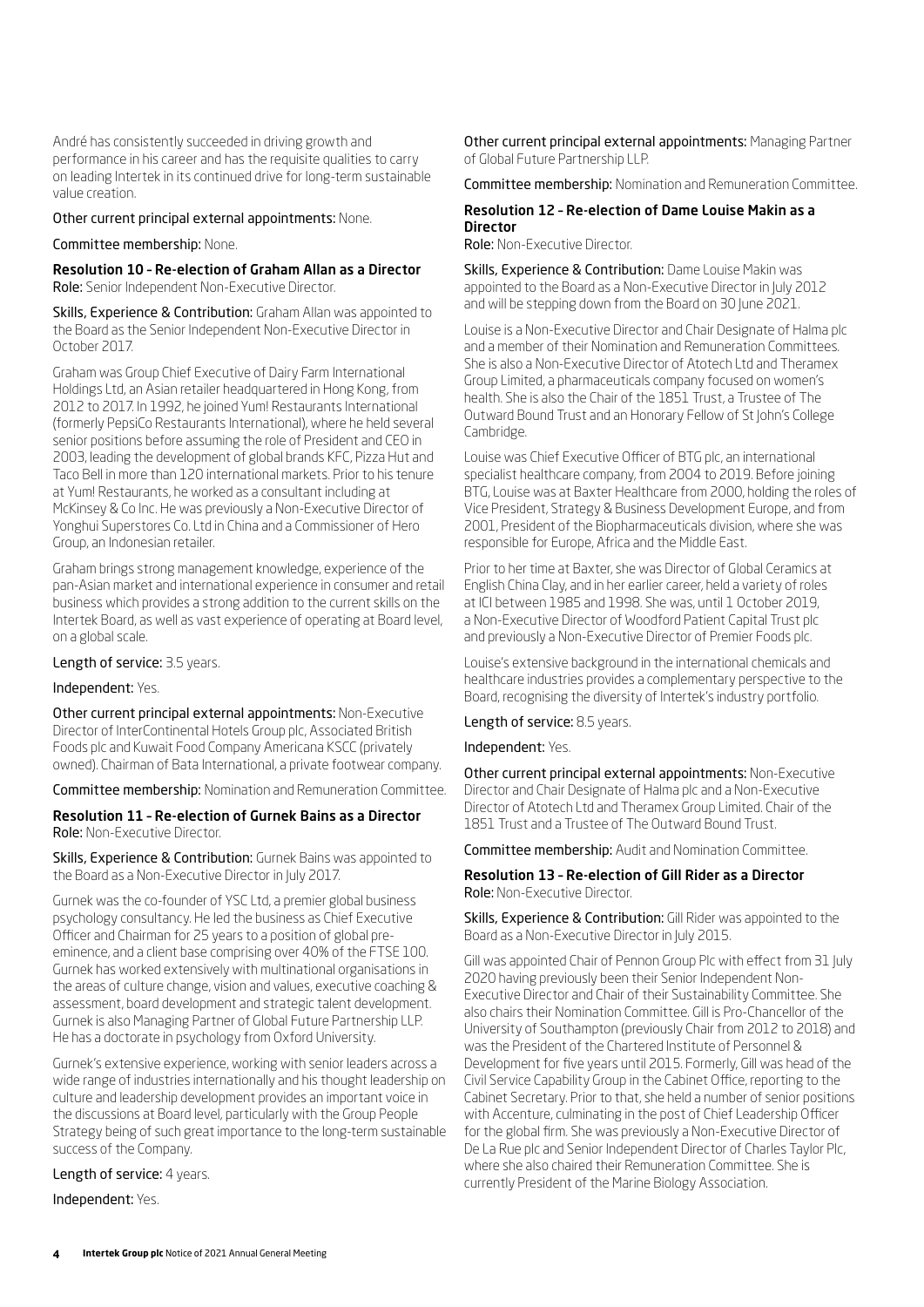Gill's successful career on the people agenda across the world, dealing with a diverse range of cultures and nationalities and her extensive experience as a Non-Executive Director, adds further valuable experience to our Board.

Length of service: 6 years.

Independent: Yes.

Other current principal external appointments: Chair of Pennon Group plc and Pro-Chancellor of the University of Southampton.

Committee membership: Remuneration Committee (Chair) and Audit Committee.

#### Resolution 14 – Re-election of Jean-Michel Valette as a **Director**

Role: Non-Executive Director.

Skills, Experience & Contribution: Jean-Michel Valette was appointed to the Board as a Non-Executive Director in July 2017.

From 2004 to 2012, Jean-Michel was Chairman of Peet's Coffee and Tea, Inc., a US beverage company which was listed at the time. He was also appointed as Managing Director at the Robert Mondavi Winery before becoming Chair. In his earlier career, Jean-Michel was President and Chief Executive Officer of Franciscan Estates, Inc., a premium wine company.

He currently serves as an independent adviser in the US to select branded consumer companies and has more than 30 years' experience in management, US public company corporate governance, strategic planning and finance.

He is currently the Chairman of Sleep Number Corporation and the Lead Director, Chairman of the Audit Committee and member of the Compensation Committee and the Nominating/Governance Committee of The Boston Beer Company, both US-listed companies.

Jean-Michel brings strong US and global management experience, especially in consumer and luxury goods companies, which broadens the international and customer knowledge on the Board. The US accounts for 32% of the Group's total revenues, and thus Jean-Michel's wealth of knowledge of the US markets, especially from a customer perspective, is an asset to the Board. He has an MBA from Harvard Business School.

Length of service: 4 years.

#### Independent: Yes.

Other current principal external appointments: Chairman of Sleep Number Corporation and Lead Director of The Boston Beer Company, both of which are US-listed companies.

Committee membership: Audit Committee (Chair).

#### Resolution 15 – Reappointment of Auditor

Under Resolution 15 it is proposed that PricewaterhouseCoopers LLP be reappointed as Auditor for the coming year, following the recommendation of the Audit Committee.

#### Resolution 16 – Remuneration of Auditor

Under Resolution 16 it is proposed that the Audit Committee, for and on behalf of the Board, be authorised to determine the Auditor's remuneration.

#### Resolution 17 – Directors' authority to allot Relevant **Securities**

Resolution 17 renews a similar authority given at last year's AGM and is in two parts; part (a) and part (b).

Part (a) of Resolution 17 will give the Directors authority to allot Relevant Securities (as defined in the resolution) up to an aggregate nominal amount of £537,977. This amount represents approximately one-third (33.33%) of the nominal amount of the issued share capital of the Company as at 1 March 2021 (being the latest practicable date prior to publication of this Notice of AGM). This limit is in line with the Investment Association Share Capital Management Guidelines (the 'Guidelines').

In addition, and also in line with the Guidelines, part (b) of Resolution 17 will give the Directors further authority to allot equity securities, up to an aggregate nominal amount of £537,977, provided that this additional authority is used only for fully pre-emptive rights issues. This amount represents approximately one-third (33.33%) of the nominal amount of the issued share capital of the Company as at 1 March 2021 (being the latest practicable date prior to publication of this Notice of AGM).

The maximum nominal value of securities which could be allotted if the authority in both part (a) and part (b) of Resolution 17 were used would be £1,075,954, which represents approximately two-thirds (66.66%) of the nominal amount of the issued share capital of the Company as at 1 March 2021 (being the latest practicable date prior to publication of this Notice of AGM).

If given, this authority will expire at the conclusion of the next AGM of the Company or, if earlier, at the close of business on 30 June 2022.

The Directors have no present intention of exercising this authority, but consider it desirable that they should have the flexibility to issue shares, from time to time, to enable the Company to take advantage of general business opportunities as they arise.

The Company currently holds no shares in treasury.

#### Resolution 18 – Donations to political organisations and political expenditure

Resolution 18 renews a similar authority given at last year's AGM.

The Companies Act 2006 (the 'Act') prohibits companies from making any donations to UK political organisations or incurring any political expenditure unless authorised by shareholders in advance. The Company's policy is that it does not, directly or through any subsidiary, make what are commonly regarded as donations to any political party. However, the legislation includes a wide definition of what constitutes political donations and expenditure: sponsorship, subscriptions, payment of expenses, paid leave for employees fulfilling public duties and support for bodies representing the business community in policy review may fall within this. Accordingly, we are seeking shareholder approval on a precautionary basis to allow the Company, and its subsidiaries, to continue to support the community and put forward views to wider business and government interests without running the risk of being in breach of the law. The authority in Resolution 18 will cap political spending at £90,000 in aggregate and will be within the terms prescribed by the Act.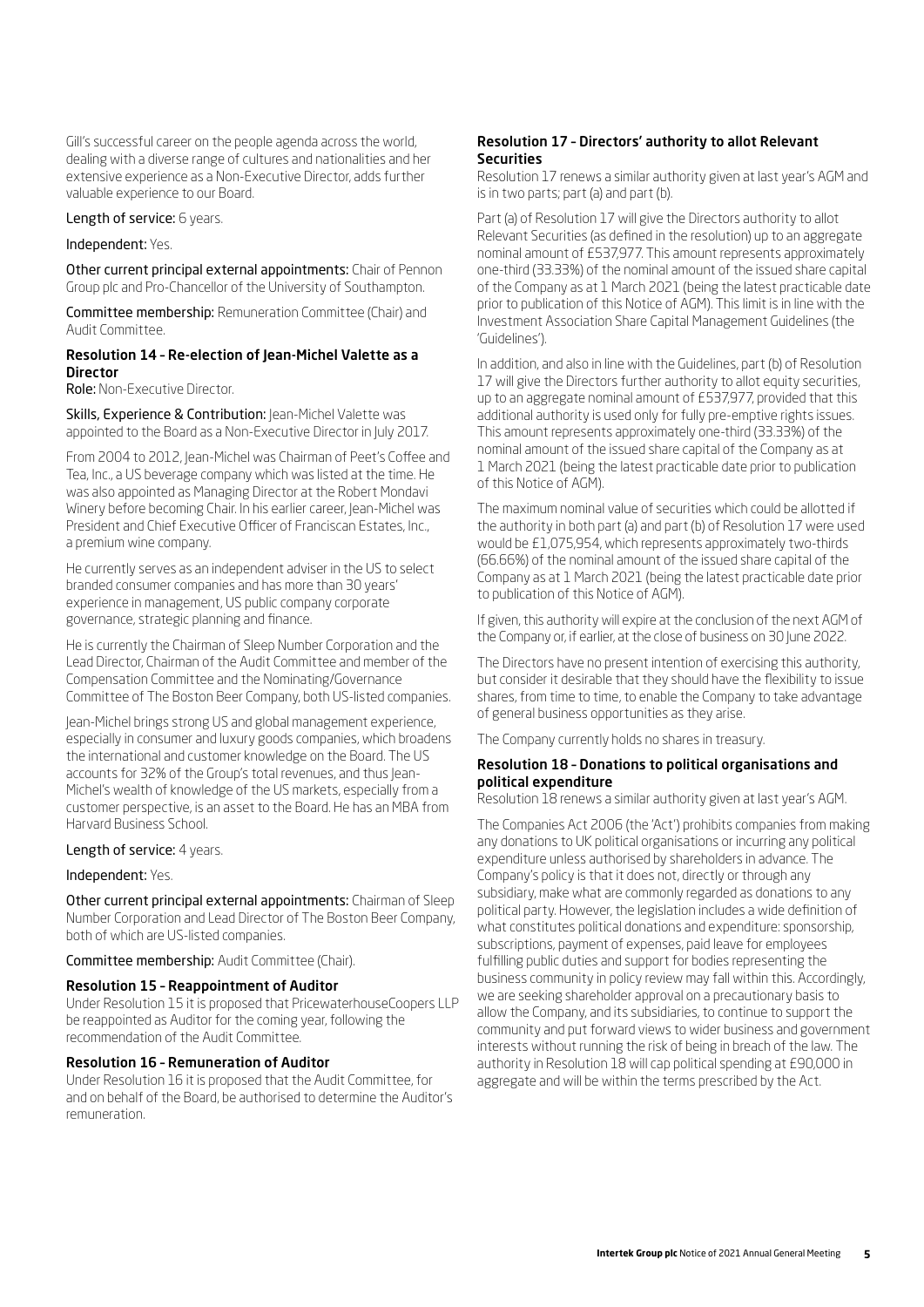# SPECIAL RESOLUTIONS

#### Resolution 19 – General disapplication of pre-emption rights

Resolution 19 will be proposed as a Special Resolution and, if approved, will authorise the Directors, in line with institutional shareholder guidelines, to allot equity securities or sell treasury shares for cash without first being required to offer such shares to existing shareholders. If approved, the resolution will authorise the Directors to issue shares in connection with a rights issue or other pre-emptive offer and otherwise to issue shares for cash up to a maximum nominal amount of £80,696, which represents approximately 5% of the issued share capital of the Company as at 1 March 2021 (being the latest practicable date prior to publication of this Notice of AGM).

The Directors do not intend to issue more than 7.5% of the issued share capital of the Company for cash on a non-pre-emptive basis in any rolling three-year period (other than in connection with an acquisition or specified capital investment as described in the Pre-Emption Group's 2015 Statement of Principles, ('Statement of Principles')) without prior consultation with shareholders.

If approved, this authority will expire at the conclusion of the next AGM of the Company or, if earlier, at the close of business on 30 June 2022.

#### Resolution 20 – Additional disapplication of pre-emption rights

Resolution 20 requests further shareholder approval, by way of a separate Special Resolution in line with the guidance issued by the Pre-Emption Group, for the Directors to allot equity securities or sell treasury shares for cash without first being required to offer such securities to existing shareholders. The proposed resolution reflects the Statement of Principles.

The authority granted by this resolution, if passed

- (a) will be limited to the allotment of equity securities and sale of treasury shares for cash up to an aggregate nominal value of £80,696, which represents approximately 5% of the issued share capital of the Company as at 1 March 2021 (being the latest practicable date prior to publication of this Notice of AGM); and
- (b) will only be used in connection with an acquisition or other capital investment of a kind contemplated by the Statement of Principles, and which is announced contemporaneously with the allotment, or has taken place in the preceding six-month period and is disclosed in the announcement of the allotment.

The authority granted by this resolution would be in addition to the general authority to disapply pre-emption rights under Resolution 19. The maximum nominal value of equity securities which could be allotted if both authorities were used would be £161,393, which represents approximately 10% of the issued share capital of the Company as at 1 March 2021 (being the latest practicable date prior to publication of this Notice of AGM).

If approved, this authority will expire at the conclusion of the next AGM of the Company or, if earlier, at the close of business on 30 June 2022.

#### Resolution 21 – Directors' authority to make market purchases of own shares

At the AGM held in May 2020, a Special Resolution was passed empowering the Directors to purchase the Company's shares in the market. Resolution 21 will be proposed as a Special Resolution to renew this authority.

The maximum number of shares which may be purchased under the proposed authority will be 16,139,313 shares, representing approximately 10% of the ordinary share capital of the Company as at 1 March 2021. The price paid for shares (exclusive of expenses) must be:

- (a) not less than the nominal value of 1p per share; and
- (b) not more than the highest of:
	- (i) an amount equal to 5% above the average of the middle-market quotations of the Company's ordinary shares as derived from the London Stock Exchange Daily Official List for the five business days preceding the day on which the shares are purchased; and
	- (ii) the higher of the price of the last independent trade of an ordinary share and the highest current independent bid for an ordinary share at the trading venue where the purchase is carried out.

The power given by this resolution will be exercised only if the Directors are satisfied that any purchase will increase the earnings per share of the ordinary share capital in issue after the purchase and that the purchase is in the interests of shareholders.

The Directors will also give careful consideration to the gearing levels and general financial position of the Company prior to any decision to purchase. The purchase price would be paid out of distributable profits.

The Company is permitted either to cancel shares it has purchased or hold them in treasury. Shares held in treasury may subsequently be cancelled, sold for cash or used to satisfy share options or awards under share incentive plans. The Company is not entitled to exercise any rights, including the right to attend and vote at meetings, in respect of treasury shares. In addition, no dividend or other distribution of the Company's assets may be made to the Company in respect of such shares.

The Directors believe that holding shares in treasury may provide the Company with greater flexibility in the management of its share capital.

Where treasury shares are used to satisfy share options or awards, they will be classed as new issue shares for the purpose of the 10% limit on the number of shares that may be issued over a ten year period under the Company's relevant share plan rules. The Board will also have regard to any guidelines issued by investor groups which may be in force at the time of any purchase, holding or resale of treasury shares.

The total number of share incentive awards that were outstanding as at 1 March 2021 was 1,606,186. The proportion of issued share capital that they represented at that time was 1.00% and the proportion of issued share capital that they will represent if the full authority to purchase shares (both the existing authority and that being sought) is used is 1.24%. No share options were outstanding as at 1 March 2021.

If passed, Resolution 21 will provide the Company with the necessary authority to make market purchases until the conclusion of the next AGM of the Company or, if earlier, at the close of business on 30 June 2022.

It is the present intention of the Directors to seek to renew the authority annually.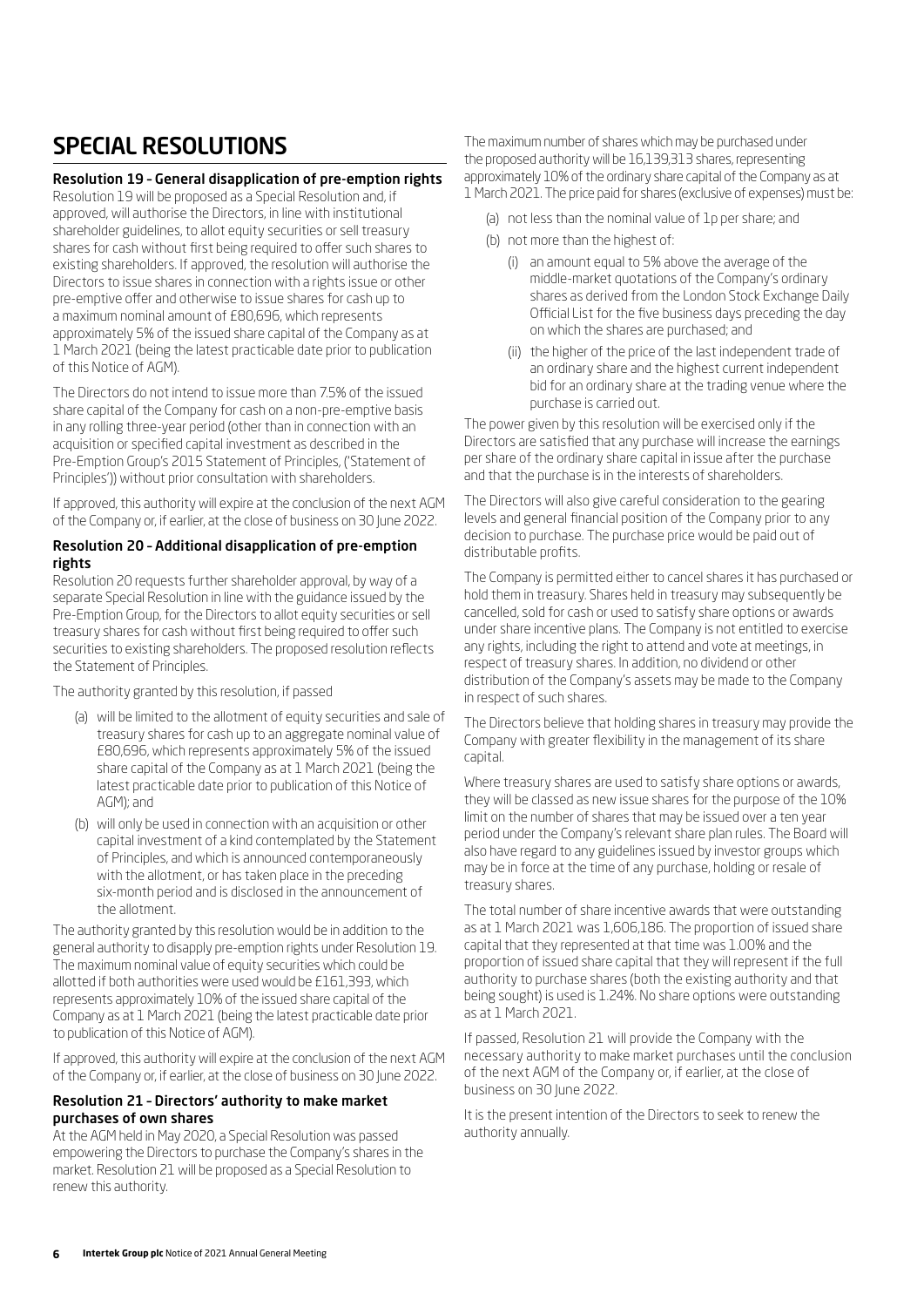#### Resolution 22 – Notice period for general meetings

In accordance with the Directors' intention to seek renewal annually, it is proposed in Resolution 22 to grant the Directors authority to convene general meetings, other than AGMs, on 14 clear days' notice.

The authority will be effective until the Company's next AGM, when it is intended that the approval will again be renewed. It is not intended that the shorter notice period would be used as a matter of routine for such meetings, but only where the flexibility is merited by the business of the meeting and is thought to be to the advantage of shareholders as a whole. The Company will also ensure that appropriate arrangements for electronic voting are in place before the Directors convene a general meeting on 14 clear days' notice.

#### Resolution 23 – Amendment to the Articles of Association (Article 93)

Following a change to International Financial Reporting Standard 16 (IFRS 16 *Leases*) which provided that leases must be accounted for as a liability on the lessee's balance sheet, it is proposed that the Articles of Association be amended to clarify that for the purposes of determining the Group's borrowing restrictions, such leases are excluded from the calculation of 'borrowings'. The proposed amendment to exclude lease liabilities from borrowings will ensure that the ratio of borrowings to adjusted capital and reserves is not artificially adversely impacted as a result of an accounting change.

#### Recommendations

Your Directors believe that all the proposals to be considered at the AGM are in the best interests of the Company and the shareholders as a whole and, accordingly, your Directors recommend shareholders to vote in favour of each of the resolutions.

#### Action to be taken

A Proxy Form has been provided to enable you to vote in respect of each of the resolutions. Please refer to the Specific Guidance on completion of the Proxy Form on page 12 for further details. As explained on page 1 (under 'Impact of COVID-19 on AGM arrangements'), we strongly encourage you to appoint the Chairman of the Meeting as your proxy, with voting instructions.

You are requested to complete the Proxy Form and return it to our Registrar, Equiniti, at the address shown in note 8 on page 12, as soon as possible and in any event so as to be received not later than 48 hours before the time of the AGM.

Shareholders may, if they so wish, register the appointment of a proxy electronically by logging on to Equiniti's website at www.sharevote.co.uk, using the Voting ID, Task ID and Shareholder Reference Number shown on the Proxy Form or alternatively, if shareholders have already registered with the Company's Registrar's online portfolio service, Shareview, they can submit their Proxy Form at www.shareview.co.uk using their usual user ID and password. Full instructions are given on both websites. CREST members who wish to appoint a proxy or proxies through the CREST Electronic Proxy Appointment Service may do so using the procedures described in the CREST Manual (further details of which can be found in the notes to the Notice of AGM). The deadline for the receipt of all proxy appointments is 48 hours before the time of the AGM.

Yours faithfully

Ander Marr

Andrew Martin Chairman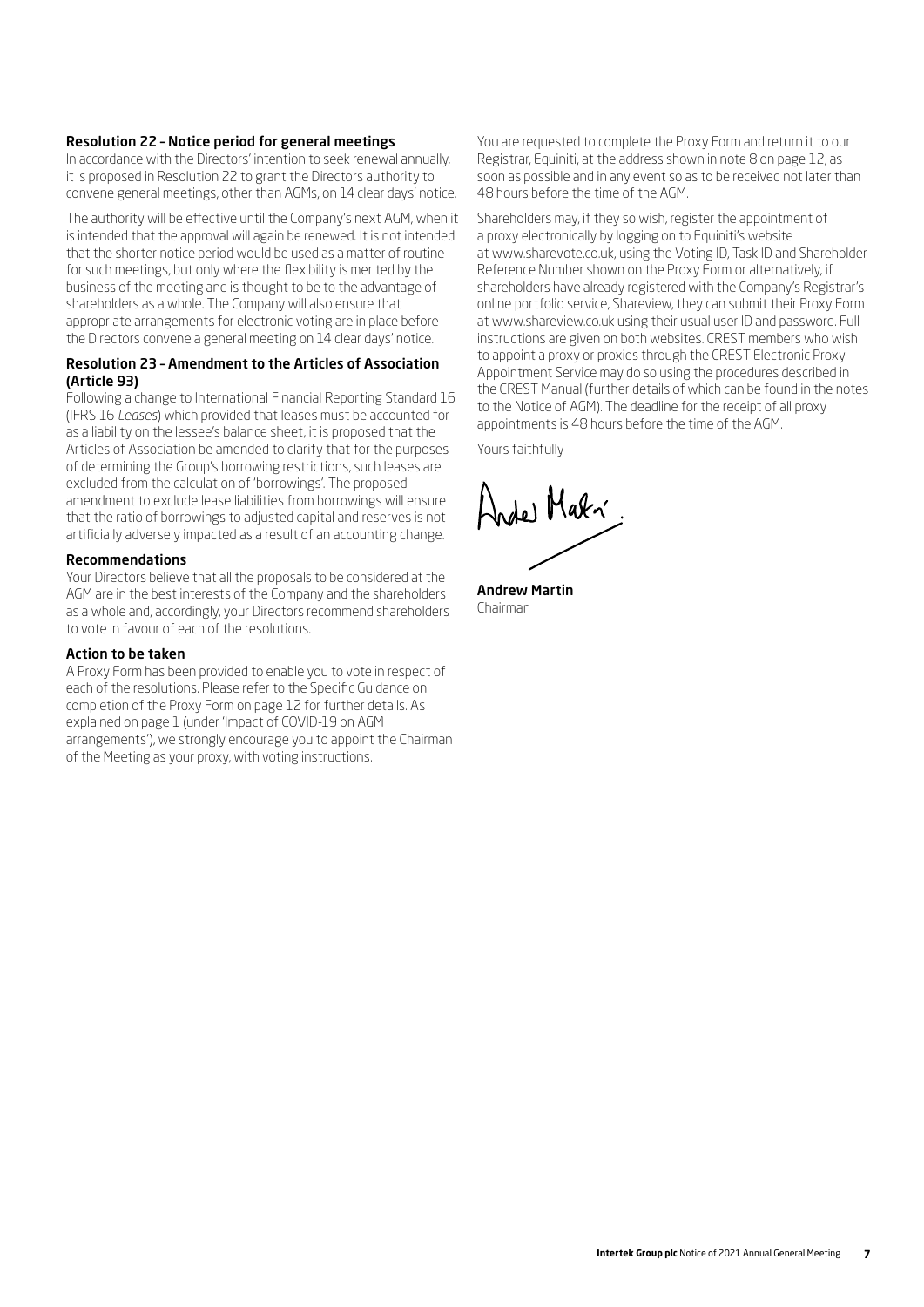# Intertek Group plc – Notice of Annual General Meeting

Notice is hereby given that the Annual General Meeting ('AGM') of the Company will be held at Intertek Group plc, 33 Cavendish Square, London W1G 0PS at 9.00 a.m. on Wednesday, 26 May 2021 for the following purposes:

To consider and, if thought fit, pass the following resolutions: Resolutions 1 to 18 will be proposed as Ordinary Resolutions, and Resolutions 19 to 23 will be proposed as Special Resolutions.

## ORDINARY RESOLUTIONS

- 1. To receive the Annual Report and Accounts for the year ended 31 December 2020.
- 2. To approve the Directors' Remuneration Policy as set out in the Annual Report and Accounts for the year ended 31 December 2020.
- 3. To approve the Directors' Remuneration Report, other than the part containing the Directors' Remuneration Policy, as set out on pages 105 to 130 in the Annual Report and Accounts for the year ended 31 December 2020.
- 4. To approve the payment of a final dividend of 71.6p per ordinary share to be paid on 18 June 2021 to shareholders whose names appear on the register of members at the close of business on 28 May 2021.
- 5. To elect Lynda Clarizio as a Director.
- 6. To elect Tamara Ingram as a Director.
- 7. To elect Jonathan Timmis as a Director.
- 8. To re-elect Andrew Martin as a Director.
- 9. To re-elect André Lacroix as a Director.
- 10. To re-elect Graham Allan as a Director.
- 11. To re-elect Gurnek Bains as a Director.
- 12. To re-elect Dame Louise Makin as a Director.
- 13. To re-elect Gill Rider as a Director.
- 14. To re-elect Jean-Michel Valette as a Director.
- 15. To reappoint PricewaterhouseCoopers LLP as Auditor of the Company to hold office until the conclusion of the next general meeting at which accounts are laid before the Company.
- 16. To authorise the Audit Committee to determine the remuneration of the Auditor.
- 17. THAT pursuant to section 551 of the Companies Act 2006 (the 'Act') the Directors be and are generally and unconditionally authorised to exercise all powers of the Company to allot Relevant Securities:
	- (a) up to an aggregate nominal amount of £537,977; and
	- (b) up to a further aggregate nominal amount of £537,977 in a Pre-Emptive Offer provided that: (i) they are equity securities (as defined in section 560(1) of the Act); and (ii) they are allotted in connection with a Rights Issue.

For the purposes of this resolution, a 'Pre-Emptive Offer' means an offer:

- (i) to holders of ordinary shares in the capital of the Company in proportion (as nearly as practicable) to the respective numbers of ordinary shares held by them; and
- (ii) to holders of other equity securities in the capital of the Company, as required by the rights of those securities or, subject to such rights, as the Directors otherwise consider necessary,

but subject to such exclusions or other arrangements as the Directors may deem necessary or expedient in relation to treasury shares, fractional entitlements, record dates or any legal or practical problems under the laws of any territory or the requirements of any regulatory body or stock exchange or any other matter.

For the purposes of this resolution, a 'Rights Issue' means a Pre-Emptive Offer to subscribe for further equity securities by means of the issue of a renounceable letter (or other negotiable instrument) which may be traded (as 'nil paid rights') for a period before payment for the securities is due.

Unless previously revoked, varied or renewed, these authorities shall expire at the conclusion of the next AGM of the Company after the passing of this resolution or, if earlier, at the close of business on 30 June 2022, save that, in each case, the Company may make an offer or agreement before the authority expires which would or might require Relevant Securities to be allotted after the authority expires and the Directors may allot Relevant Securities pursuant to any such offer or agreement as if the authority had not expired.

In this resolution, 'Relevant Securities' means shares in the Company, or rights to subscribe for or to convert any security into shares in the Company; a reference to the allotment of Relevant Securities includes the grant of such rights; and a reference to the nominal amount of a Relevant Security is, in the case of a right to subscribe for or to convert any security into shares in the Company, a reference to the nominal amount of the shares which may be allotted pursuant to that right.

These authorities are in substitution for all existing authorities under section 551 of the Act (which to the extent unused at the date of this resolution are revoked with immediate effect).

- 18. THAT pursuant to section 366 of the Companies Act 2006 (the 'Act'), the Company and all companies that are subsidiaries of the Company at any time during the period for which this resolution shall have effect, be and are hereby authorised, in aggregate:
	- (a) to make political donations to political parties and/or independent election candidates not exceeding £20,000 in total;
	- (b) to make political donations to political organisations other than political parties not exceeding £20,000 in total; and
	- (c) to incur political expenditure not exceeding £50,000 in total,

in each case, during the period beginning with the date on which this resolution is passed and expiring at the conclusion of the next AGM of the Company held after such date or, if earlier, at the close of business on 30 June 2022, provided that:

- (i) the aggregate amount of political donations and political expenditure to be made or incurred by the Company and its subsidiaries pursuant to this resolution shall not exceed £90,000; and
- (ii) each of the amounts referred to in this resolution may comprise one or more sums in different currencies which, for the purpose of calculating any such amount, shall be converted at such rate as the Directors may, in their absolute discretion, determine to be appropriate.

In this resolution, the terms 'political donations', 'political parties', 'independent election candidates', 'political organisations' and 'political expenditure' have the meanings set out in sections 363 to 365 of the Act.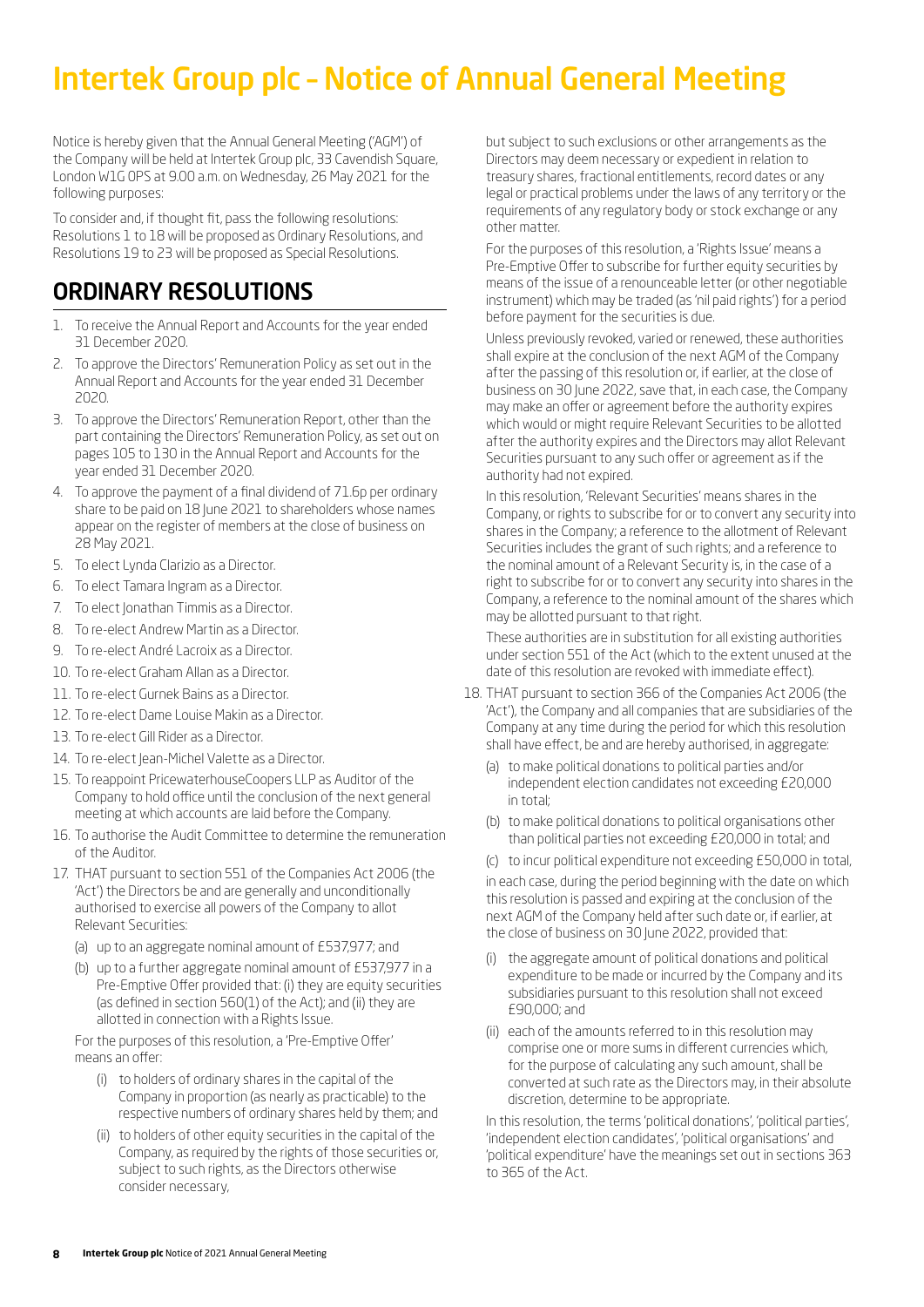# SPECIAL RESOLUTIONS

#### 19. THAT:

- (a) the Directors be given power:
	- (i) subject to the passing of Resolution 17, to allot equity securities (as defined in section 560 of the Companies Act 2006 (the 'Act')) for cash pursuant to the authority conferred on them by that resolution under section 551 of the Act; and
	- (ii) to allot equity securities as defined in section 560(3) of that Act (sale of treasury shares) for cash,

in either case as if section 561 of that Act did not apply to the allotment but this power shall be limited:

- (A) to the allotment of equity securities in connection with an offer or issue of equity securities to or in favour of:
	- I. holders of ordinary shares in proportion (as nearly as may be practicable) to their existing holdings; and
	- II. holders of other equity securities if this is required by the rights of those securities or, if the Directors consider it necessary, as permitted by the rights of those securities;

and so that the Directors may make such exclusions or other arrangements as they consider expedient in relation to treasury shares, fractional entitlements, record dates, legal or practical problems under the laws in any territory or the requirements of any relevant regulatory body or stock exchange or any other matter; and

- (B) to the allotment of equity securities pursuant to the authority granted under Resolution 17 and/or by virtue of section 560(3) of the Act (in each case otherwise than under paragraph (A) above) up to a maximum nominal amount of £80,696;
- (b) this power shall expire at the conclusion of the next AGM of the Company after the passing of this resolution or, if earlier, at the close of business on 30 June 2022; and
- (c) the Company may, before this power expires, make an offer or agreement which would or might require equity securities to be allotted after it expires and the Directors may allot equity securities in pursuance of such offer or agreement as if this power had not expired.
- 20. THAT:
	- (a) in addition to any authority granted under Resolution 19, the Directors be given power:
		- (i) subject to the passing of Resolution 17, to allot equity securities (as defined in section 560 of the Companies Act 2006 (the 'Act')) for cash pursuant to the authority conferred on them by that resolution under section 551 of the Act; and
		- (ii) to allot equity securities as defined in section 560(3) of the Act (sale of treasury shares) for cash, in either case as if section 561 of the Act did not apply to

the allotment or sale, but this power shall be:

- (A) limited to the allotment of equity securities up to a maximum nominal amount of £80,696; and
- (B) used only for the purposes of financing (or refinancing, if the authority is to be used within six months after the original transaction) a transaction which the Board of the Company determines to be an acquisition or other capital investment of a kind

contemplated by the Statement of Principles most recently published by the Pre-Emption Group prior to the date of this Notice;

- (b) this power shall expire at the conclusion of the next AGM of the Company after the passing of this resolution or, if earlier, at the close of business on 30 June 2022; and
- (c) the Company may, before this power expires, make an offer or enter into an agreement, which would or might require equity securities to be allotted after it expires and the Directors may allot equity securities in pursuance of such offer or agreement as if this power had not expired.
- 21. THAT, pursuant to section 701 of the Companies Act 2006 (the 'Act'), the Company is hereby generally and unconditionally authorised to make market purchases (within the meaning of section 693(4) of the Act) of ordinary shares of 1p each in the capital of the Company ('ordinary shares') provided that:
	- (a) the maximum number of ordinary shares hereby authorised to be purchased is 16,139,313;
	- (b) the minimum price (excluding expenses) which may be paid for an ordinary share is its nominal value;
	- (c) the maximum price which may be paid for an ordinary share is the highest of:
		- (i) an amount equal to 5% above the average of the middle market quotations for an ordinary share, as derived from the London Stock Exchange Daily Official List, for the five business days immediately preceding the day on which the ordinary share is contracted to be purchased; and
		- (ii) the higher of the price of the last independent trade of an ordinary share and the highest current independent bid for an ordinary share on the trading venues where the purchase is carried out,

in each case exclusive of expenses;

and (unless previously revoked, varied or renewed) the authority hereby conferred shall expire at the conclusion of the next AGM of the Company after the passing of this resolution or, if earlier, at the close of business on 30 June 2022 save that the Company may make a contract or contracts to purchase ordinary shares under the authority hereby conferred prior to the expiry of such authority which will or may be executed wholly or partly after the expiry of such authority and may make a purchase in pursuance of any such contract.

- 22. THAT a general meeting (other than an Annual General Meeting) may be called on not less than 14 clear days' notice.
- 23. THAT, with effect from the conclusion of the Annual General Meeting, Article 93 (Limit to borrowing powers) of the Articles of Association of the Company be amended by deleting "and" at the end of sub-paragraph 93.2.2.11, adding "and" at the end of sub-paragraph 93.2.2.12, and adding the following as a new sub-paragraph 93.2.2.13:

"lease obligations to which any member of the Group is a party which would be shown as a liability in a balance sheet prepared in accordance with International Financial Reporting Standard ('IFRS') 16 *Leases* or with any then current accounting principles used in the preparation of the relevant balance sheet;"

By order of the Board

#### Fiona Evans Group Company Secretary 19 March 2021

Registered Office: 33 Cavendish Square

London W1G 0PS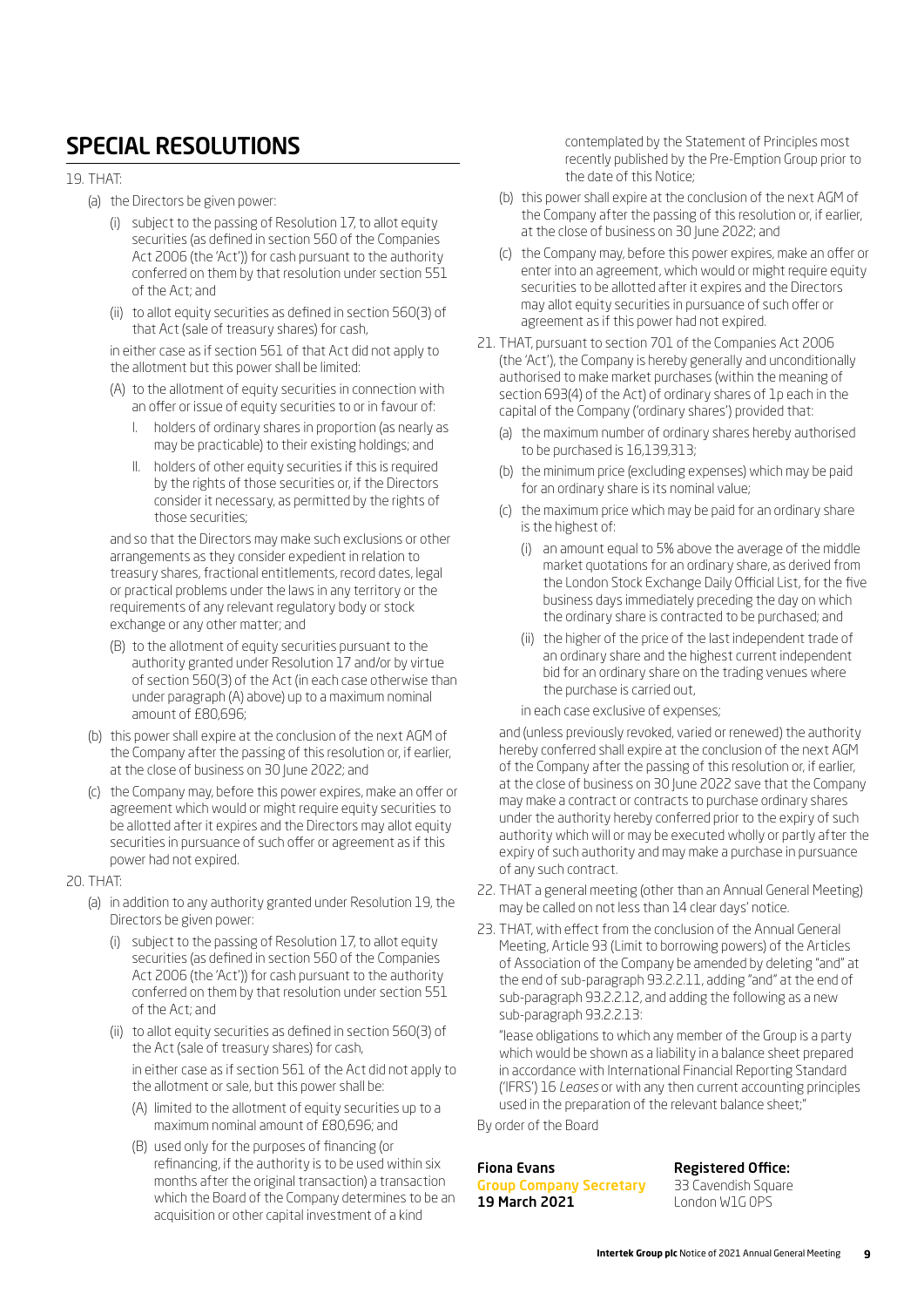# **Notes**

**These Notes (including the Specific Guidance on completion of the Proxy Form on page 12) are subject to the arrangements for attendance and voting at this year's AGM, and for asking questions on the business of the AGM, as described in the Chairman's letter on pages 1 to 7 of this document. Please check the Intertek website for further updates and guidance.**

- 1. Only persons entered on the register of members not later than 6.30 p.m. on Monday, 24 May 2021 are entitled to attend and vote at the meeting or, in the event that the meeting is adjourned, on the register of members not later than 6.30 p.m. on the date which is two working days prior to the reconvened meeting and the number of shares registered in their respective names shall determine the number of votes such persons are entitled to cast at the meeting. Changes to entries in the register of members after 6.30 p.m. on Monday, 24 May 2021 or, in the event that the meeting is adjourned, after 6.30 p.m. two working days prior to the reconvened meeting, shall be disregarded in determining the rights of any person to attend or vote at the meeting. As set out in the Chairman's letter on pages 1 to 7 of this Notice, shareholders are asked to adhere to government advice and restrictions in place at the time.
- 2. A member entitled to attend and vote at the meeting is entitled to appoint one or more proxies to attend, speak and to vote instead of him. A proxy need not also be a member. A member may appoint more than one proxy in relation to the meeting provided that each proxy is appointed to exercise the rights attached to a different share or shares held by him. To appoint more than one proxy, you will need to complete a separate Proxy Form in relation to each appointment. Additional Proxy Forms may be obtained by photocopying the Proxy Form or by contacting our Registrar, Equiniti. As set out in the Chairman's letter on pages 1 to 7 of this Notice, you are encouraged to appoint the Chairman of the Meeting as your proxy, with voting instructions (depending on any restrictions on public gatherings or other government measures at the time of the AGM, it may not be possible for other named proxies to attend). You can appoint a proxy only using the procedures set out in these notes and the notes to the Proxy Form. The right of a member under section 324 of the Companies Act 2006 (the 'Act') to appoint a proxy does not apply to a person nominated to enjoy information rights under section 146 of the Act.
- 3. As at 1 March 2021 (being the latest practicable business day prior to the publication of this Notice of AGM) the Company's issued share capital consists of 161,393,127 ordinary shares carrying one vote each. The Company does not hold any shares in treasury, therefore the total voting rights in the Company as at 1 March 2021 are 161,393,127.
- 4. Proxy Forms should be completed in accordance with the notes thereon and to be valid must be received by our Registrar, Equiniti, Aspect House, Spencer Road, Lancing, West Sussex BN99 6DA not later than 9.00 a.m. on Monday, 24 May 2021 or not later than 48 hours, excluding nonworking days, before the time appointed for any adjourned meeting. Shareholders who return a Proxy Form or register the appointment of a proxy electronically will still be able to attend the meeting and vote in person if they so wish noting, however, that as set out in the Chairman's letter on pages 1 to 7 of this Notice, shareholders are asked to adhere to government advice and restrictions in place at the time. You

must inform our Registrar, Equiniti, in writing of any termination of the authority of a proxy.

- 5. Shareholders may, if they so wish, register the appointment of a proxy electronically by logging on to www.sharevote.co.uk using the Voting ID, Task ID and Shareholder Reference Number shown on the Proxy Form. Before appointing a proxy in this way, shareholders are advised to read the terms and conditions relating to the use of this facility (which may be viewed on that website). Alternatively, if shareholders have already registered with the Company's Registrar's online portfolio service, Shareview, they can submit their voting instruction at www.shareview.co.uk using their usual user ID and password. Electronic proxy appointments, and voting instructions via Shareview, must be received by Equiniti not later than 9.00 a.m. on Monday, 24 May 2021. A Proxy Form lodged electronically will be invalid unless it is lodged at the address specified on the Equiniti website.
- 6. Shareholders whose shares are held in uncertificated form through CREST may also register the appointment of a proxy or proxies through the CREST electronic proxy appointment service. CREST Personal Members or other CREST sponsored members, and those CREST members who have appointed a service provider(s), should refer to their CREST sponsor or voting service provider(s), who will be able to take the appropriate action on their behalf. In order for a proxy appointment made by means of CREST to be valid, the appropriate CREST message (a 'CREST Proxy Instruction') must be properly authenticated in accordance with Euroclear's specifications and must contain the information required for such instructions, as described in the CREST Manual which can be viewed at www.euroclear.com. The message, regardless of whether it constitutes the appointment of a proxy or an amendment to the instruction given to a previously appointed proxy must, in order to be valid, be transmitted so as to be received by the issuer's agent (ID RA19) by not later than 48 hours before the time appointed for the meeting.

For this purpose, the time of receipt will be taken to be the time (as determined by the timestamp applied to the message by the CREST Application Host) from which the issuer's agent is able to retrieve the message by enquiry to CREST in the manner prescribed by CREST. After this time, any change of instructions to proxies appointed through CREST should be communicated to the appointee through other means.

7. CREST members and, where applicable, their CREST sponsors and voting service providers should note that Euroclear does not make available special procedures in CREST for any particular messages. Normal system timings and limitations will therefore apply in relation to the input of CREST Proxy Instructions. It is the responsibility of the CREST member concerned to take (or, if the CREST member is a CREST Personal Member or sponsored member or has appointed a voting service provider(s), to procure that his CREST sponsor or voting service provider(s) take(s)) such action as shall be necessary to ensure that a message is transmitted by means of the CREST system by any particular time. In this connection, CREST members and, where applicable, their CREST sponsors or voting service providers are referred, in particular, to those sections of the CREST Manual concerning practical limitations of the CREST system and timings.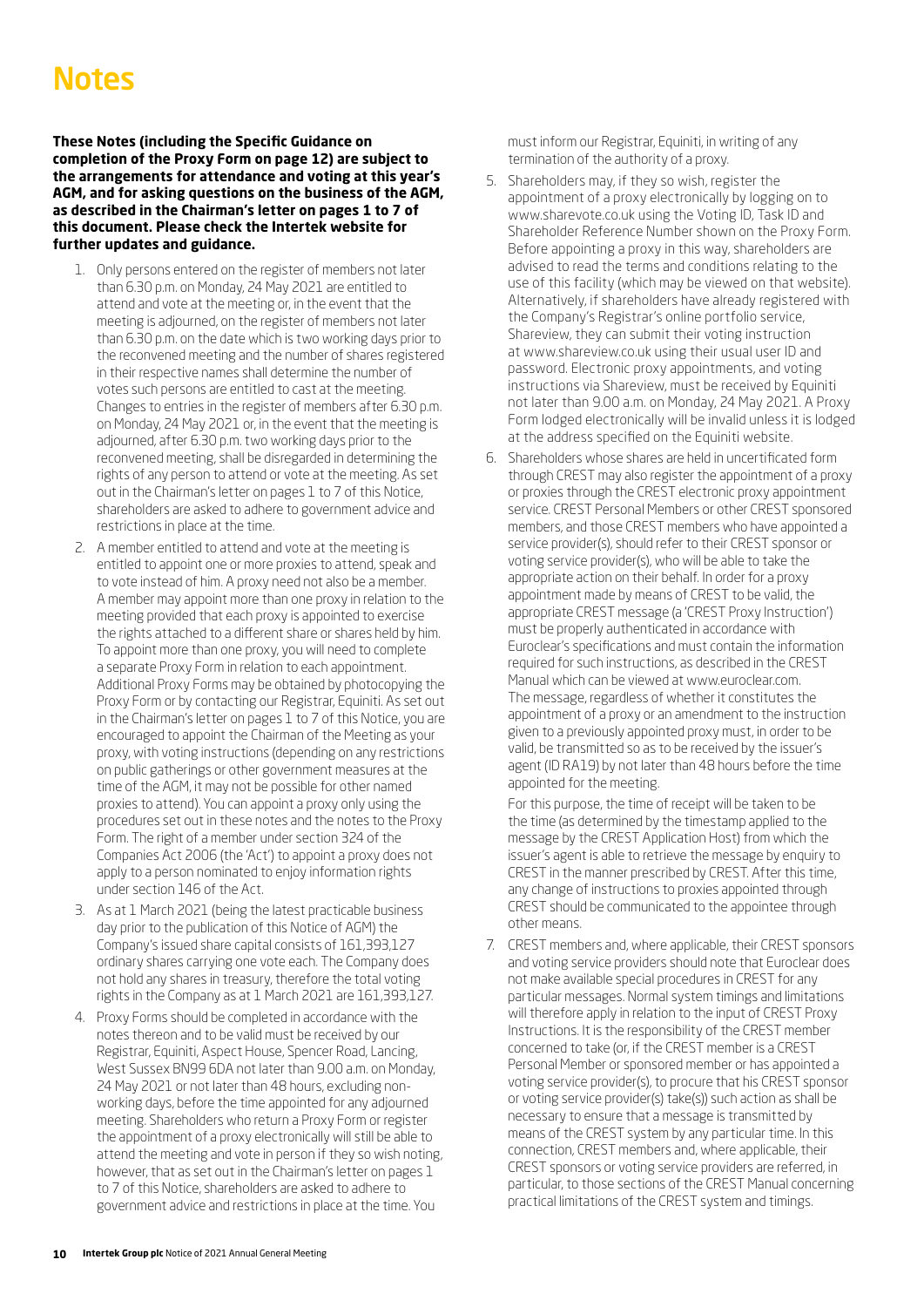- 8. The Company may treat as invalid a CREST Proxy Instruction in the circumstances set out in regulation 35(5)(a) of the Uncertificated Securities Regulations 2001.
- 9. Any corporation which is a member can appoint one or more corporate representatives who may exercise on its behalf all of its powers as a member provided that, where more than one representative is appointed, those representatives do not do so in relation to the same shares.
- 10. You may not use any electronic address provided either in this Notice of AGM or any related documents (including the Proxy Form) to communicate with the Company for any purposes other than those expressly stated.
- 11. The Company cannot accept responsibility for loss or damage arising from the opening or use of any emails or attachments from the Company and recommends that shareholders subject all messages to virus checking procedures prior to opening or use. Any electronic communication received by the Company and/or by Equiniti, including the lodgement of an electronic Proxy Form, that is found to contain a computer virus, will not be accepted.
- 12. Electronic communication facilities are available to all shareholders on equal terms and those who use them will not be disadvantaged in any way.
- 13. Copies of the following documents are at the registered office of the Company during normal business hours on any business day from the date of this Notice of AGM until the date of the AGM and also at the place of the meeting for 15 minutes prior to and during the AGM until its conclusion:
	- (a) the Executive Directors' service contracts;
	- (b) the Non-Executive Directors' terms and conditions of appointment; and
	- (c) a copy of the Articles of Association of the Company, marked to show the changes proposed by Resolution 23.

In view of the ongoing COVID-19 pandemic, we would ask you please to contact us by email at investor@intertek.com if you would like to inspect these documents.

- 14. Where a copy of this Notice of AGM is being received by a person who has been nominated to enjoy information rights under section 146 of the Act ('nominee'):
	- (a) the nominee may have a right under an agreement between the nominee and the member by whom he was appointed, to be appointed, or to have someone else appointed, as a proxy for the meeting; or
	- (b) if the nominee does not have any such right or does not wish to exercise such right, the nominee may have a right under any such agreement to give instructions to the member as to the exercise of voting rights.

Nominees are reminded that they should contact the registered holder of their shares (and not the Company) on matters relating to their investment in the Company.

15. Shareholders should note that it is possible, pursuant to requests made by shareholders of the Company under section 527 of the Act, that the Company may be required to publish on its website a statement setting out any matter relating to (i) the audit of the Company's accounts (including the Auditor's report and the conduct of the audit) that are to be laid before the AGM or (ii) any circumstance connected with an auditor of the Company ceasing to hold office since the previous meeting at which accounts were laid, in

accordance with section 437 of the Act. The Company may not require the shareholders requesting any such website publication to pay its expenses in complying with sections 527 or 528 of the Act. Where the Company is required to place a statement on its website under section 527 of the Act, it must forward the statement to the Company's auditor not later than the time when it makes the statement available on the website.

The business which may be dealt with at the AGM includes any statement that the Company has been required under section 527 of the Act to publish on its website.

- 16. Under section 319A of the Act, the Company must cause to be answered any question relating to the business being dealt with at the meeting put by a member attending the meeting unless: (a) answering the question would interfere unduly with the preparation for the meeting or involve the disclosure of confidential information; (b) the answer has already been given on a website in the form of an answer to a question; or (c) it is undesirable in the interests of the Company or the good order of the meeting that the question be answered. Please refer to the Chairman's letter on pages 1 to 7 of this Notice for information on how to ask a question in advance on the business of the AGM.
- 17. Under section 338 and 338A of the Act, members meeting the threshold requirements in those sections have the right to require the Company (i) to give, to members of the Company entitled to receive notice of the meeting, notice of a resolution which may properly be moved and is intended to be moved at the meeting; and/or (ii) to include in the business to be dealt with at the meeting any matter (other than a proposed resolution) which may be properly included in the business. A resolution may properly be moved or a matter may properly be included in the business unless (a) (in the case of a resolution only) it would, if passed, be ineffective (whether by reason of inconsistency with any enactment or the Company's constitution or otherwise); (b) it is defamatory of any person; or (c) it is frivolous or vexatious. Such a request may be in hard copy form or in electronic form, must identify the resolution of which notice is to be given or the matter to be included in the business, must be authenticated by the person or persons making it, must be received by the Company no later than six clear weeks before the meeting, and (in the case of a matter to be included in the business only) must be accompanied by a statement setting out the grounds for the request.
- 18. For meetings held on or after 3 September 2020 where the company is a traded company, members have the right to request information to enable them to determine that their vote was validly recorded and counted. If you wish to receive this information please contact our Registrar, Equiniti, on 0371 384 2653 if calling from the UK or +44 121 415 0804 if calling from overseas. Lines are open from 9.00 a.m. to 5.00 p.m. Monday to Friday, excluding bank holidays in England and Wales. Alternatively, you can write to Equiniti, Aspect House, Spencer Road, Lancing, West Sussex BN99 6DA.
- 19. The time, date and location of the AGM may also be found on our website at www.intertek.com together with the information required to be published in advance of the meeting pursuant to section 311(A) of the Act and any update on arrangements as a result of government advice and restrictions.